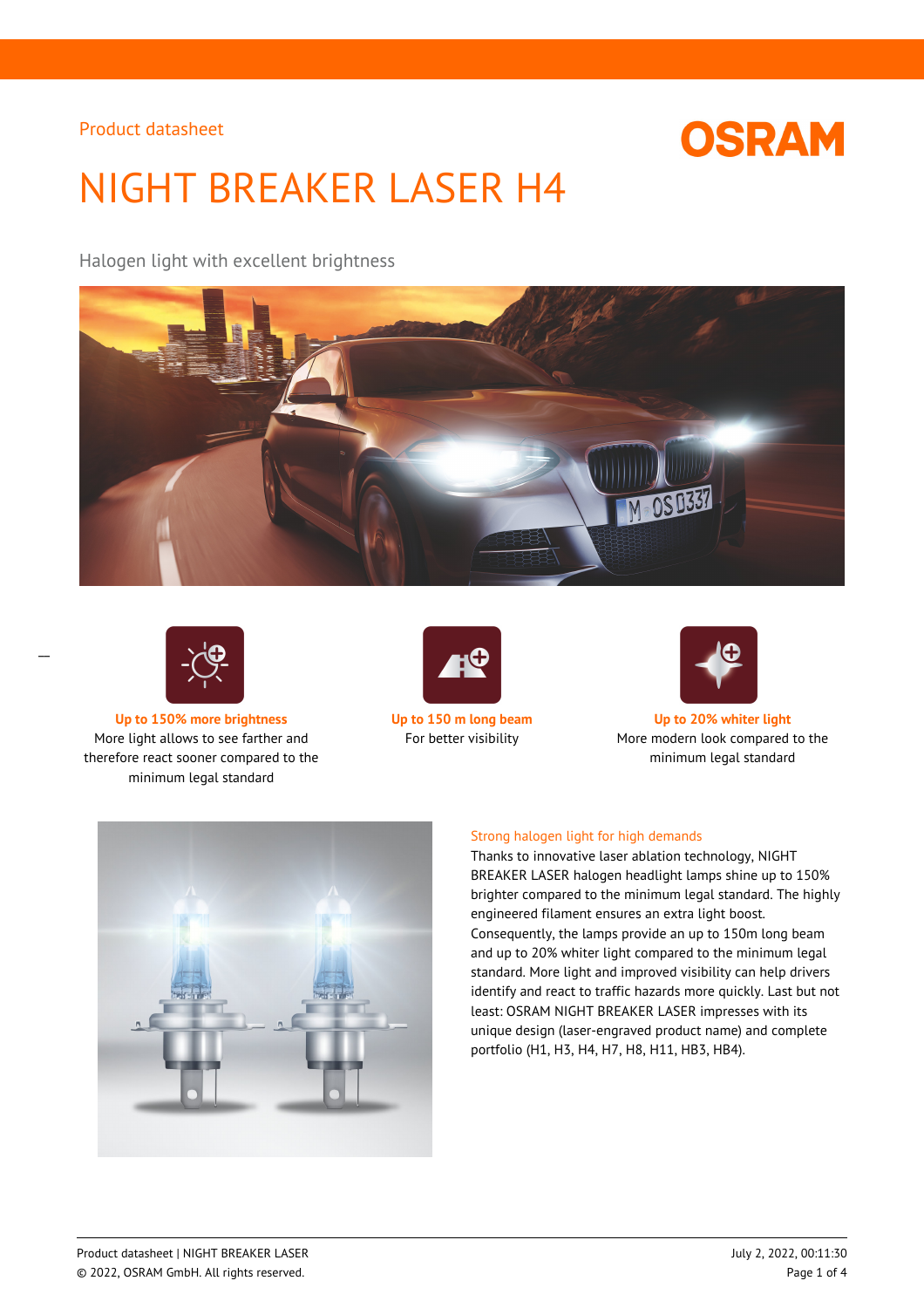### Technical data

## **Product information**

| Order reference                             | 64193NL                |  |
|---------------------------------------------|------------------------|--|
| Application (Category and Product specific) | Halogen headlight lamp |  |

# **Electrical data**

| Power input         | $75/68 W^{1}$ |
|---------------------|---------------|
| Nominal voltage     | 12.0 V        |
| Nominal wattage     | 60/55 W       |
| <b>Test voltage</b> | 13.2 V        |

1) Maximum

### **Photometrical data**

| <b>Luminous flux</b>     | 1650/1000 lm |
|--------------------------|--------------|
| Luminous flux tolerance  | ±12/±15%     |
| <b>Color temperature</b> | 3900 K       |

# **Dimensions & weight**



| <b>Diameter</b>       | $13.0$ mm |
|-----------------------|-----------|
| <b>Product weight</b> | 21.30 g   |
| Length                | 82.0 mm   |

## **Lifespan**

| Lifespan B3 | $80/200 h$ <sup>1)</sup> |
|-------------|--------------------------|
| Lifespan Tc | 160 / 400 h $^{1}$       |

1) Filament 1 / Filament 2

## **Additional product data**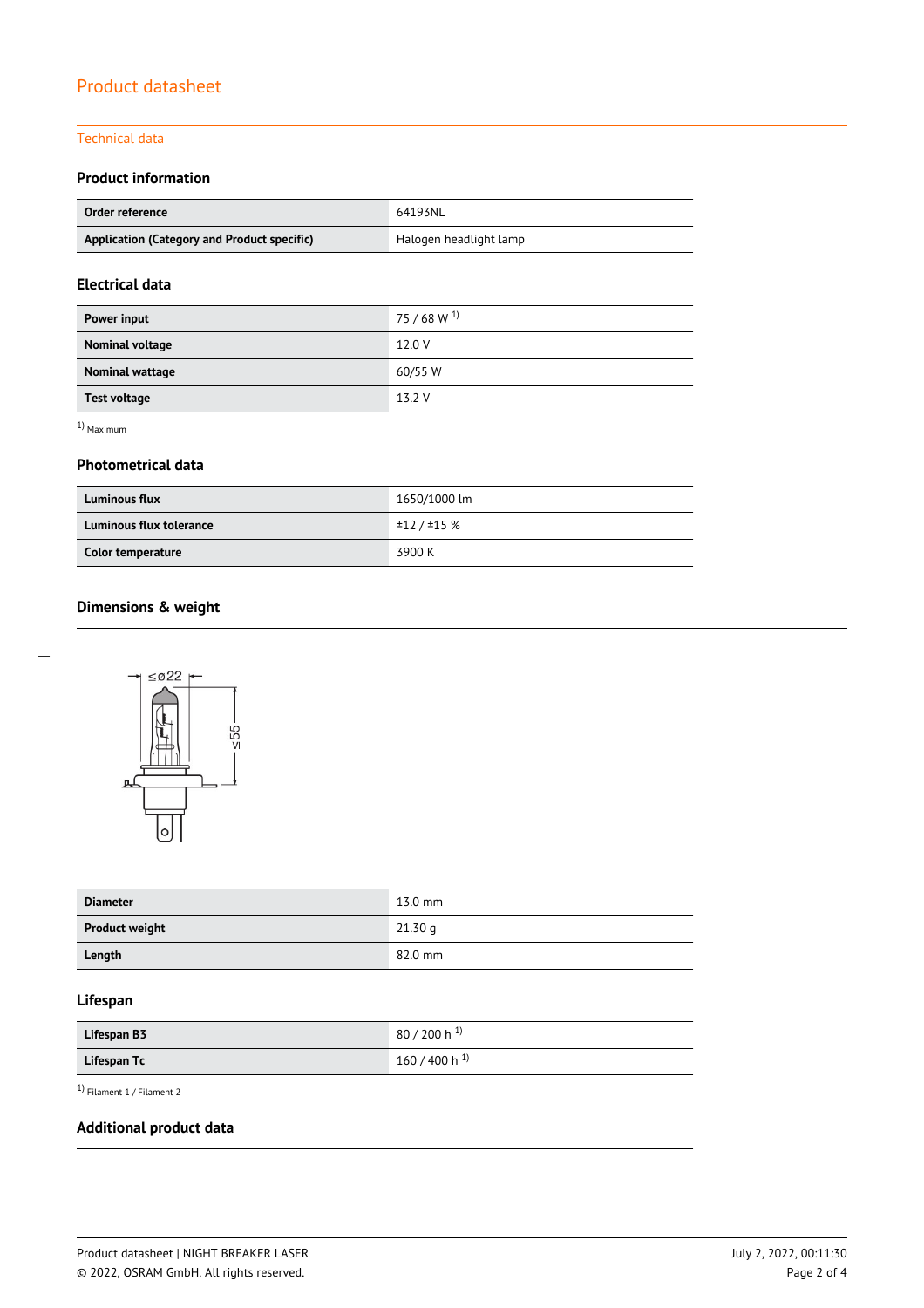| <b>Base (standard designation)</b>      | P43t             |  |
|-----------------------------------------|------------------|--|
| <b>Capabilities</b>                     |                  |  |
| <b>Technology</b>                       | HAL <sup>1</sup> |  |
| <sup>1</sup> ) Halogen lamp             |                  |  |
| Certificates & standards                |                  |  |
| <b>ECE category</b>                     | H4               |  |
| <b>Country specific categorizations</b> |                  |  |
| Order reference                         | 64193NL          |  |
|                                         |                  |  |

## **Environmental information**

## **Information according Art. 33 of EU Regulation (EC) 1907/2006 (REACh)**

| Date of Declaration               | 25-04-2022                                                                                                                                                                                                |
|-----------------------------------|-----------------------------------------------------------------------------------------------------------------------------------------------------------------------------------------------------------|
| <b>Primary Article Identifier</b> | 4052899991736   4052899991101   4052899991675<br>  4052899991651   4052899991064  <br>4052899578890   4052899991361   4052899998957<br>  4052899593671   4062172114431  <br>4062172114318   4052899991712 |
| Candidate List Substance 1        | No declarable substances contained                                                                                                                                                                        |
| Declaration No. in SCIP database  | In work                                                                                                                                                                                                   |

 $\overline{a}$ 

| <b>Product code</b> | <b>Product description</b> | Packaging unit<br>(Pieces/Unit) | <b>Dimensions (length</b><br>x width x height)     | <b>Volume</b>          | <b>Gross weight</b> |
|---------------------|----------------------------|---------------------------------|----------------------------------------------------|------------------------|---------------------|
| 4052899991736       | NIGHT BREAKER<br>I ASFR H4 | Hard Cover Box                  | 114 mm $\times$ 48 mm $\times$<br>$106 \text{ mm}$ | $0.58$ dm <sup>3</sup> | 135.00 g            |
| 4062172060417       | NIGHT BREAKER<br>LASER H4  | Shipping carton box<br>10       | 268 mm x 126 mm x<br>$125$ mm                      | 4.22 dm <sup>3</sup>   | 758.00 q            |

The mentioned product code describes the smallest quantity unit which can be ordered. One shipping unit can contain one or more single products. When placing an order, for the quantity please enter single or multiples of a shipping unit.

#### Download Data

| File                                                        |
|-------------------------------------------------------------|
| 360 Degree Image<br>NIGHT BREAKER LASER next gen H4 64193NL |